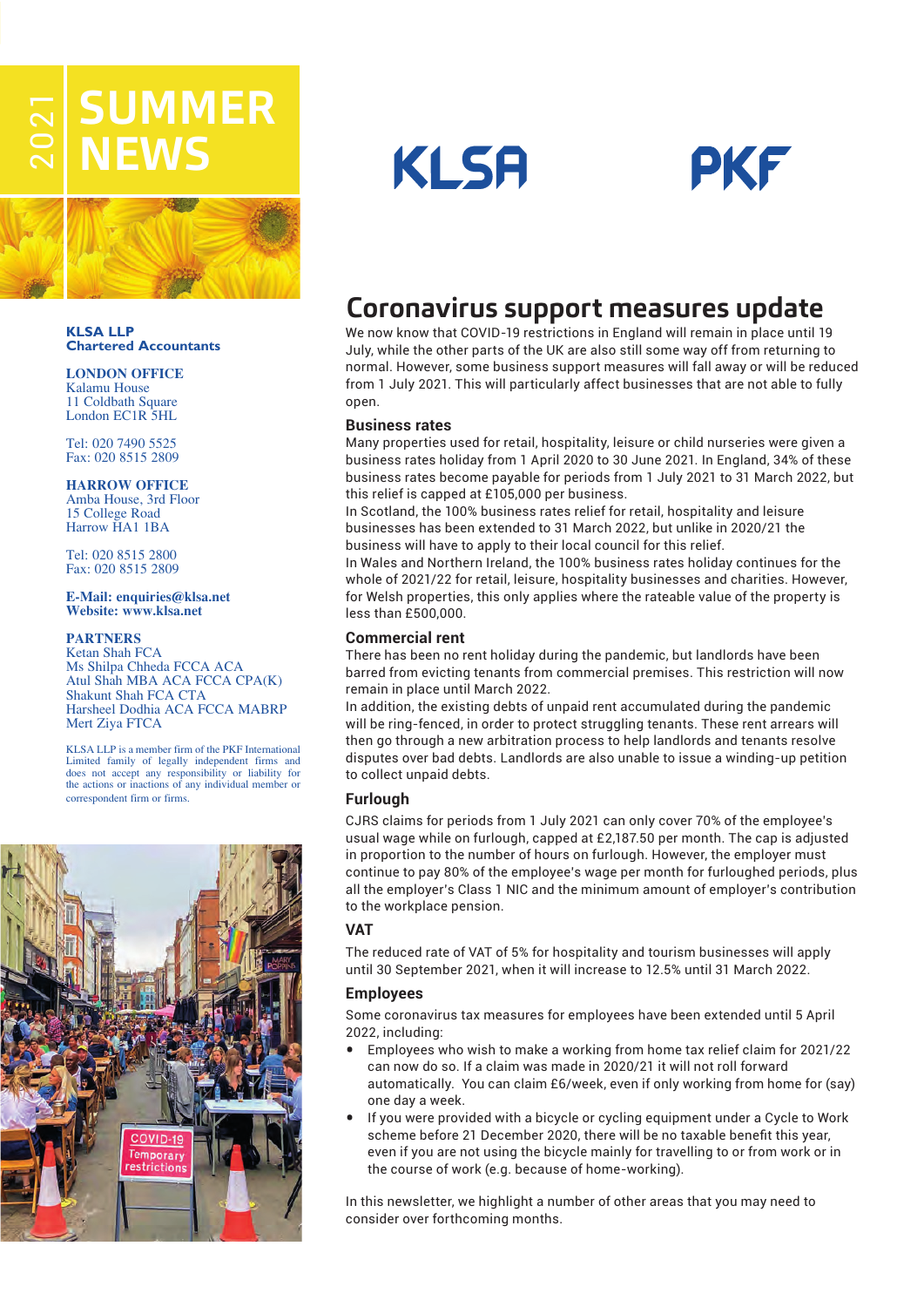# **CGT on sale of homes**

The profit you make on selling a buyto-let property or a second home is generally subject to capital gains tax (CGT). Also, you may have to pay some CGT on the profit you make from selling your main home if you have not lived in that property for the entire period of ownership.

 Any CGT arising on UK residential properties must be declared and paid within 30 days of the completion date of the deal. A 'best estimate' of the tax can be used if all the information needed to calculate the correct figure is not available. This will avoid penalties (see below), even if the actual tax turns out to be a bit higher when you eventually submit amended figures.

The declaration must be made through your online UK Property Account. This is a separate system to your online Personal Tax Account and it is not integrated with your annual selfassessment tax return. HMRC may tie up all three online accounts one day, but the UK Property Account was built solely to collect tax due on the sale of residential property more quickly.

Once you have submitted details of the property sale (we can help you with this), HMRC will issue you with a reference number. You must use this reference number when paying the CGT due, which needs to arrive with HMRC within 30 days of the completion date.

HMRC will demand a £100 penalty if the report of the sale is late. This penalty will increase where the delay in reporting is six months or more. Also, interest will be incurred on the unpaid CGT.

Those required to file a selfassessment tax return, because they have other gains or income to report, must declare the property gain once more. If you have no reason to file a selfassessment tax return, perhaps because all your income is dealt with through PAYE, then the 30-day return is sufficient to meet your reporting obligations.

*If you own any residential properties that might generate a CGT liability when eventually sold, keep a file of all relevant details (such as acquisition or extension costs), so that CGT due can be calculated promptly when the disposal happens. We can help you with the calculations and the reporting obligations.*



# **Repayment claims challenged**

Many taxpayers are currently claiming tax refunds, as the covid-19 pandemic has turned normally profitable businesses into loss-making ones. Unfortunately, fraudsters are also trying to cash in, by using the ID details of genuine businesses to claim fictitious refunds.

If you have submitted a tax refund claim that is unusual for your business, HMRC may write to ask you to confirm your identity. The letter asks you to call HMRC within 30 days on 0300 200 3310 and to quote your unique tax reference (UTR) number. You need to call HMRC yourself, as we cannot make this call on your behalf as your tax agent.

Following this call, you may receive a second letter from HMRC, which requires a written response. You will be asked to

### **HMRC targets businesses not using MTD**

Most VAT-registered businesses have been required to comply with the Making Tax Digital (MTD) regulations for VAT since 1 April 2019. Until now, HMRC has taken a soft approach to those who have not switched to submitting VAT returns using MTD-compliant software, but that is changing.

Around 800 businesses have been told that they will have to file VAT returns using MTD software from 8 July 2021, as the old VAT portal will be closed to them. If the response to this pilot letter is positive, HMRC will write to the rest of the 100,000 MTD refuseniks, telling them they have no choice but to convert to MTD filing for VAT.

Businesses that are voluntarily

### **Facts about exporting goods**

The rules and paperwork required to export goods to EU countries have become much more complicated.

As an exporter, you need two EORI numbers: a UK EORI number to include on export paperwork and an EU EORI number for your transport provider and freight forwarder to accept the shipment and carry it into the EU.

Check if you need an export licence for the goods to leave the UK (e.g. for livestock, chemicals and foodstuffs) and whether you need an import licence to import them into the EU.

Any export sales you make, whether to the EU or the rest of the world, are zerorated supplies for UK VAT purposes. You need to retain proof that the goods have left Great Britain, by keeping documents such as the bill of lading, transportation dockets and the sales invoice.

Next, decide who will complete the customs export declaration. This could be your business itself or a customs intermediary, such as an agent or freight forwarder. All of the following information will be required:

Commodity code (HS code) for each product

provide copies of three forms of ID to prove your name and address.

You may also be asked to fill in a 'repayment questionnaire' that asks about the process you went through to submit the tax return, including who submitted it, for what fee and to where the repayment was authorised to be paid. Before you can get your tax repayment, you will need to complete an R38 tax refund form. *We can help you with these documents.*

If you don't respond to either letter from HMRC, you won't receive the tax refund and your self assessment account will be closed. You may also be blocked from claiming any further Self-Employed Income Support Scheme (SEISS) grants.

registered for VAT, as their turnover has never exceeded £85,000, will be required to file VAT returns using MTD from 1 April 2022. These businesses should not be chased by HMRC to join MTD just yet.

The MTD regulations require that the VAT data flows through the accounting system without manual intervention, such as re-typing or copying and pasting figures. If your system still contains these manual breaks, they need to be replaced by digital links without delay.

*If you need to sign up for MTD, please speak to us beforehand, as there are steps that we need to undertake as your tax agent.*

- Departure point and destination
- Consignee and consignor
- Nature, amount and packaging of the goods
- Transport method
- Any certificates and licences
- Customs procedure code
- Declaration Unique Consignment Reference (a 35-digit reference used so that the CHIEF system can track the goods on arrival at the port of departure and arrival into the port of destination)
- An exporter statement of origin to allow your importer to qualify for zero tariffs.

The last point means you need to get to grips with the 'rules of origin' for your goods, which is another layer of complexity.

Finally, you need to file the export declaration with the UK National Export System (NES). You need to register to use that system and to use HMRC's online customs systems (CDS and CHIEF).

*Please get in touch if you need help in understanding the new rules.*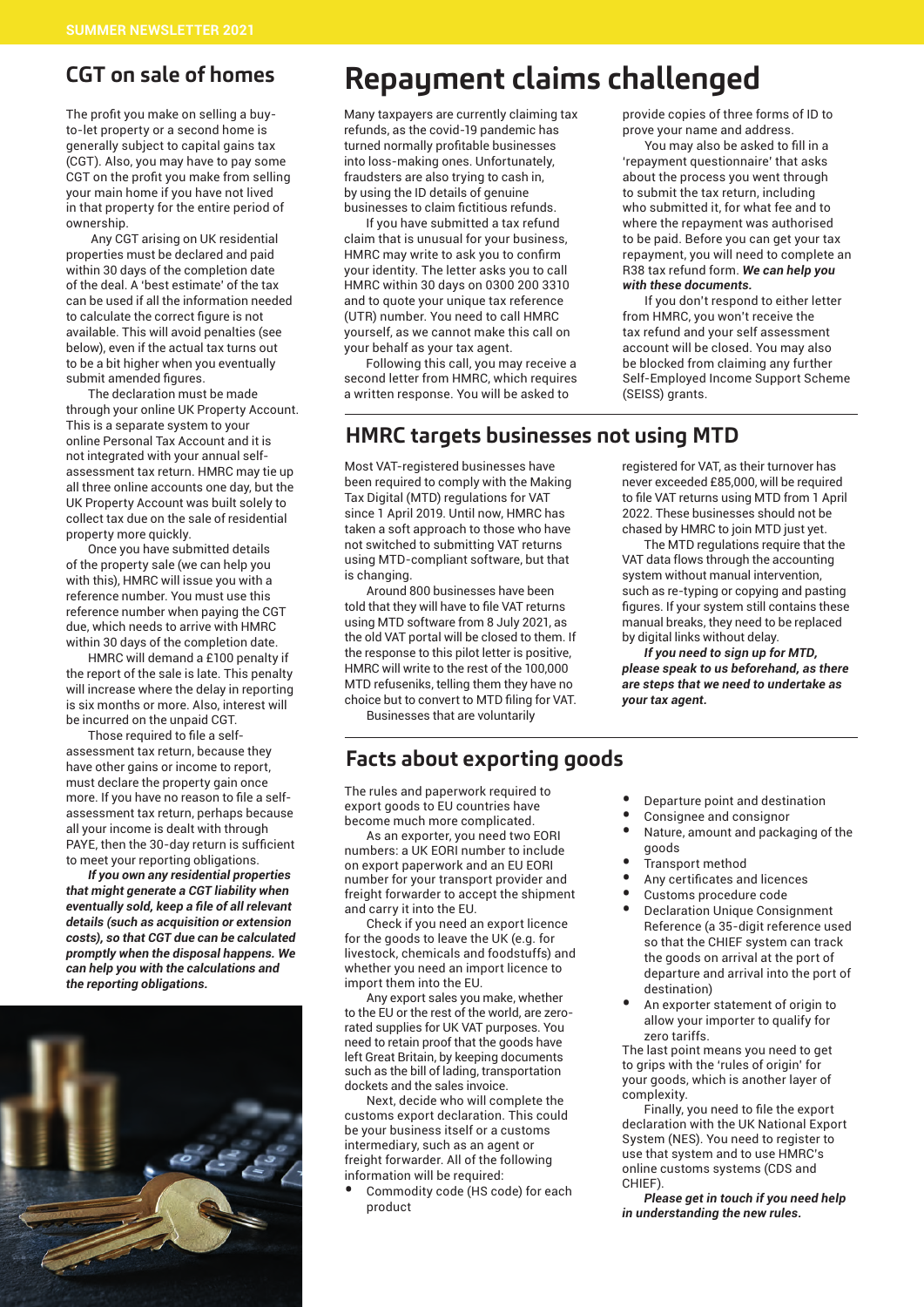# **Postponed import VAT accounting**

As the UK is no longer a member of the EU, import VAT applies to almost all goods imported from the rest of the world, including from the EU into Great Britain (GB: i.e. the UK excluding Northern Ireland).

There is an exception for low value imports worth no more than £135 (€150).

To help importers account for and pay this VAT, the UK government introduced postponed import VAT accounting (PIVA). This is a permanent change to the VAT system in the UK.

The 'postponed' bit means that the importer does not have to pay the VAT on entry of the goods to the UK; instead, they account for the VAT as a reverse charge entry on their next VAT return.

The "reverse charge" means there are two entries on the VAT return that will normally cancel each other out. However, this won't be the case if there is any non-business use of the goods, or where the importer is partially exempt and so not permitted to reclaim all VAT on purchases.

If you want to defer paying the import VAT, you need to do the following:

- Have a GB EORI number  $-$  this is a one-off application
- Tell your freight agent you are using PIVA
- Enrol for the customs declaration service online – also a one-off application
- <sup>T</sup>ick option G on the customs declaration form
- Download your PIVA statements from: https://www.gov.uk/guidance/ get-your-postponed-import-vatstatement

The monthly PIVA statements are an essential part of your VAT records. They give you the correct figures of import VAT to include on your VAT return. Remember to download the PIVA statements regularly, as they are only available online for six months.

Where the PIVA statement is not available, HMRC allow you to estimate the amount of VAT paid, but the figure should be corrected on the following quarter's VAT return.

If the import VAT is paid on arrival of the goods in the UK, instead of being postponed, the amount of VAT paid will be shown on a C79 certificate. You need to carefully preserve any C79 certificates you receive.

*If you are unsure about any of the new VAT rules on imports, please contact us for help.*



# **Child benefit clawed back**

Child Benefit is a universal benefit; every family with a child under 16 (20 if child is in approved education or training) is entitled to receive it. However, since 2013, Child Benefit has been clawed back from certain higher rate taxpayers by means of a tax charge.

This tax charge applies where the higher earner in the family has annual income of over £50,000. When that person's income exceeds £60,000, all the family's child benefit is clawed back as income tax.

 However, in the current tax year to 5 April 2022, parents who pay income tax at a maximum rate of 20% may also be liable to repay some of their child benefit as tax, as the 40% tax rate applies only to income above £50,270.

Where you are the higher earner in your family and your annual income is over £50,000, you need to declare the amount of child benefit your family receives on your annual tax return. If you don't normally complete a tax return, contact HMRC to register for self assessment. We can help you with this.

It may be possible to avoid the child benefit tax charge by equalising the income levels of both earners in the family. This is possible if both taxpayers run a business together, but not so easy when both are employed by third parties. Another strategy is to reduce your relevant income below the £50,000 threshold by using tax relief provided by Gift Aid donations or personal pension contributions.

It is important to claim Child Benefit, as the claim triggers the issuance of a National Insurance number for the child and can provide National Insurance credits for the claimant parent while they are not working.

If you are a high earner, you can continue the Child Benefit claim, but opt out of receiving payment of the benefit, to avoid having to deal with the tax charge. This opt-out can be reversed at any time should your income drop below £50,000.

*We can help you deal with all matters related to child benefit, including the possible tax charge that claiming it may trigger.*

# **Beware of IR35 traps**

Where a contractor operates via their own personal services company (PSC), work performed for large or mediumsized clients in the private sector may now fall under the 'off-payroll working' rules.

This is a new version of IR35, which requires the end-client to decide whether there is a deemed employment relationship for tax purposes with the contractor. If there is such a relationship, the end-client (or any other fee-payer in the contractual chain, such as an employment agency) must deduct PAYE and employees' National Insurance Contributions (NIC) when paying the PSC's invoices, as well as accounting for employer's NIC. These new arrangements have meant that many contractors have been pushed into working via so-called "umbrella companies".

The contractors become employees of the umbrella company instead of their own PSC. The umbrella company operates PAYE for the contractors and takes a cut of the fees. It should provide each contractor with an employment contract and payslips.

In addition, the umbrella company should give each worker a breakdown of the assignment rate received from the employment agency and list its costs, including the employer's NIC. The employer's NIC should not be deducted from the worker's contract rate.

Some umbrella companies try to boost their profits by bending the law to take advantage of tax breaks designed for small companies. One method is to form multiple small companies ("miniumbrellas"), each of which employs just one or two people. This allows each mini-umbrella to claim the Employment Allowance, worth up to £4,000 per year in employer's NIC savings. The miniumbrella company may also be dissolved before it pays any corporation tax.

If you suspect you are a contractor caught up in a mini-umbrella scam, talk to your ultimate customer, and warn them about potential fraud in their supply chain.

If your business uses temporary workers, be sure to carry out due diligence checks on your supply chain and be clear about who pays those workers and how they are paid. Alarm bells should ring if your workers have been promised non-taxable pay, higher take-home pay, or have been asked to sign a loan or annuity agreement.

*We can help you understand the full implications of the new offpayroll working rules and advise you on the complications that umbrella arrangements can bring.*